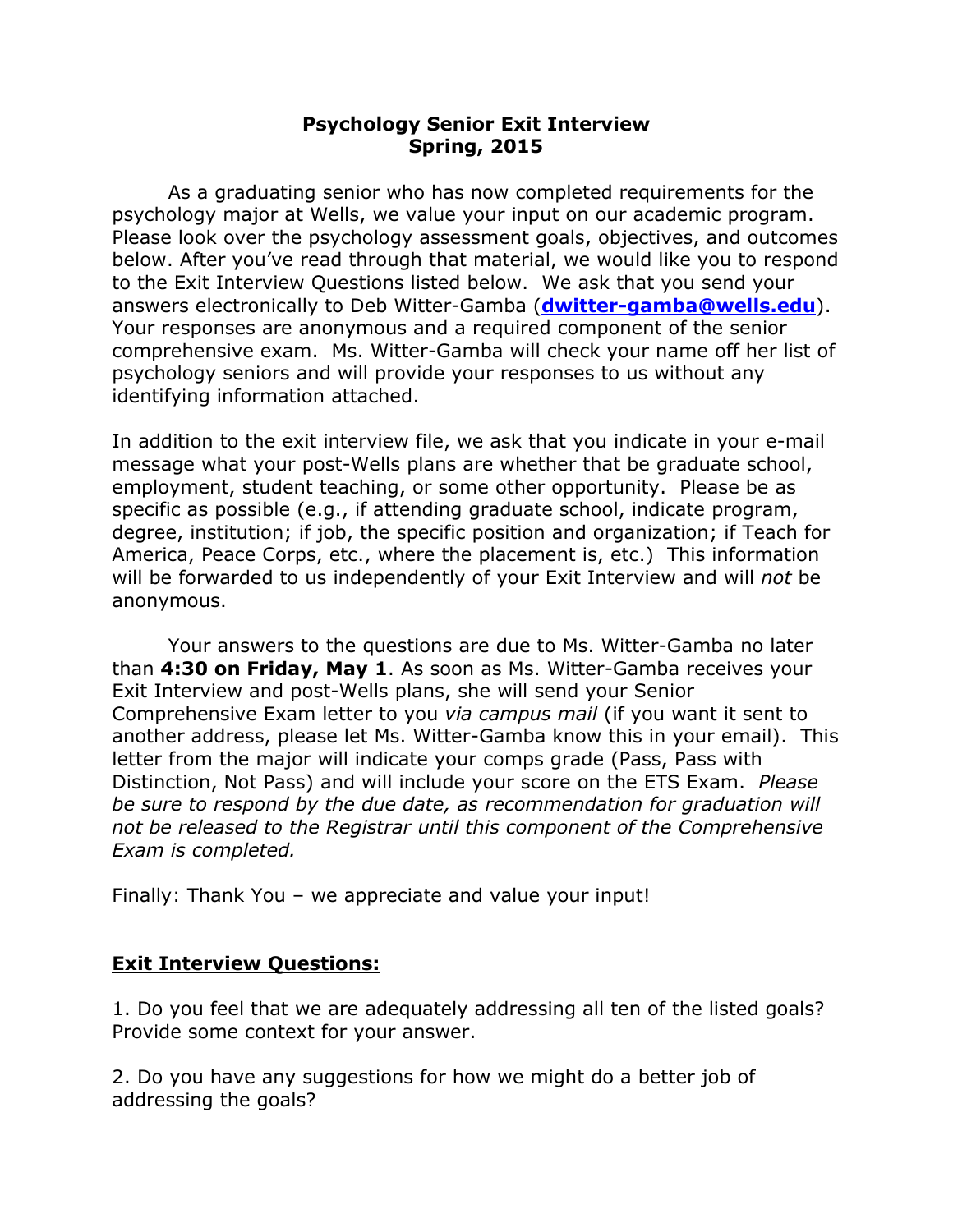3. In your view, are some goals stressed too heavily, while others are not dealt with enough? If so, please provide some detail as to which goals are over-stressed and which ones need more attention.

4. Are the ten goals for the major in line with what you hoped or expected to get out of the major or would you delete, add, or modify any?

5. Please provide any further comments you have about the psychology major at Wells.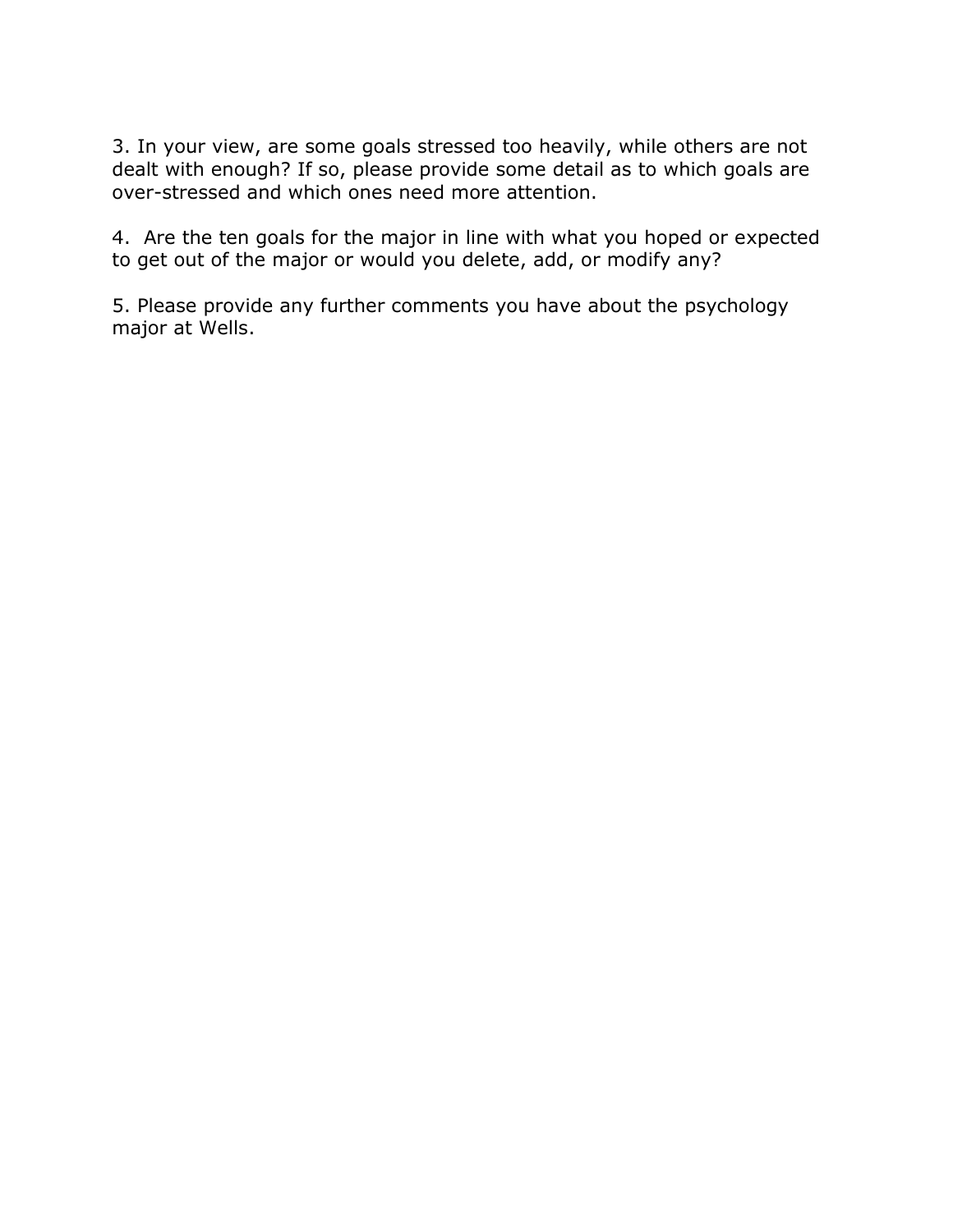# **Wells College Psychology Major Assessment Plan**

# **Mission Statement**

The mission of the Wells College psychology major is to provide a solid foundation in the study of behavior and mind and to help students apply their knowledge of the field toward achieving a sustainable and just world. The major aims to develop critical analysis, sound reasoning, effective oral and written communication, a humane and ethical manner, and methodological skills in its students. The overarching goal of the major is to help prepare students for global citizenship and contribution through appreciation of the diversity of human experience, participation in service and/or experiential learning opportunities, and cultivation of a sense of responsibility for making a positive impact on the world through their understanding of self and others.

# **Learning Goals and Outcomes**

The American Psychological Association provides parameters for the development of learning goals and outcomes [\(http://www.apa.org/ed/pcue/taskforcereport2.pdf\)](http://www.apa.org/ed/pcue/taskforcereport2.pdf) for undergraduate psychology programs. We have adapted these parameters as a template for our assessment plan, modifying them where appropriate to address the mission statement and institutional goals of Wells College.

## **Knowledge, Skills, and Values Consistent with the Study and Application of Psychology:**

# **Goal 1. Knowledge Base of Psychology**

**Objective 1:** Students will be knowledgeable about the major concepts and constructs in the field of psychology, be able to connect theory and empirical research, and understand the impact of historical, societal, and cultural trends on the development of the field.

**Outcome 1:** Students will take courses in all major areas of the field.

**Objective 2:** Students will demonstrate an understanding of theoretical perspectives, empirical findings, and historical, societal, and cultural trends in psychology.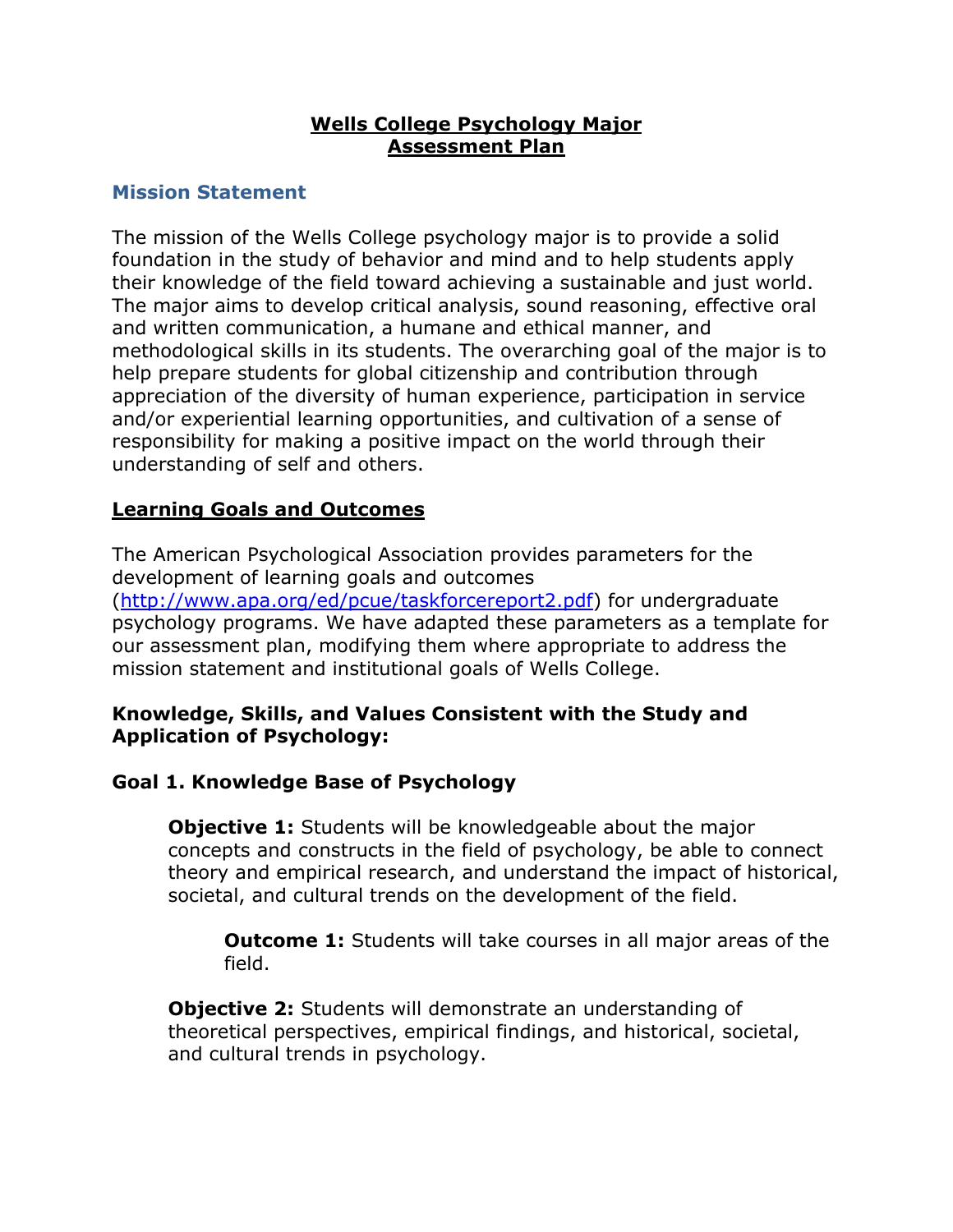**Outcome 2:** Students will demonstrate satisfactory knowledge of concepts, constructs, theory, empirical research, and trends through objective and subjective evaluation.

#### **Goal 2. Research Methods in Psychology**

**Objective 3:** Students will understand and apply basic qualitative and quantitative research methods in psychology.

**Outcome 3:** Students will develop the skills necessary to apply inductive and deductive reasoning skills to explore empirical questions about behavior and mind.

**Objective 4:** Students will understand research design, data analysis, interpretation, validity, and critique.

**Outcome 4:** Students will demonstrate an understanding of the value, appropriate application, and critique of qualitative and quantitative research methods.

**Objective 5:** Students will appreciate the ethical issues involved in conducting behavioral research – both on humans and animals.

**Outcome 5:** Students will know how to conduct ethically sound research and how to evaluate the research of others for its ethical soundness.

## **Goal 3. Critical Thinking Skills in Psychology**

**Objective 6:** Students will use and respect critical thinking, skeptical inquiry, and the scientific approach to understanding behavior and mind.

**Outcome 6:** Students will develop the skills necessary to critically and reasonably evaluate psychological research and theory.

**Objective 7:** Students will apply critical analysis to the field, consider its strengths and shortcomings, and be able to articulate constructive improvements to the discipline as a whole and its practice, research, and pedagogy.

**Outcome 7:** Students will demonstrate their ability to apply their critical analysis skills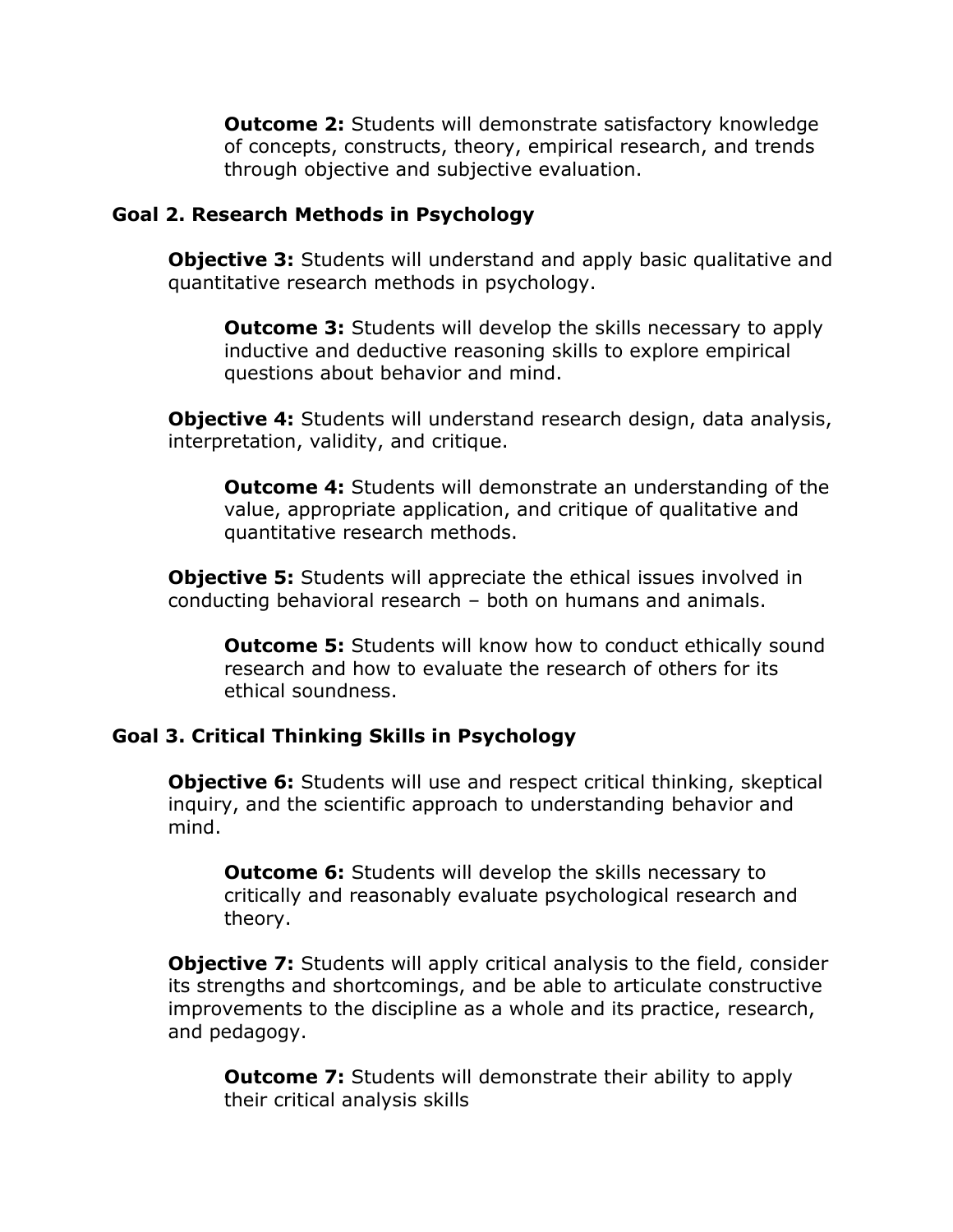# **Goal 4. Application of Psychology**

**Objective 8:** Students will understand and apply psychological principles to personal, social, and organizational issues, with the goal of improving the world in terms of sustainability, justice, and the human experience.

**Outcome 8:** Students will demonstrate their ability to apply their knowledge of the field to real-world issues and problems.

# **Goal 5. Values in Psychology and Wells College**

**Objective 9:** Students will be able to weigh evidence; appreciate complexity and tolerate ambiguity; act ethically, humanely, and rationally; respect others' opinions and perspectives; make interdisciplinary connections; and reflect other values that are the underpinnings of psychology as a social science and Wells College as a liberal arts institution.

**Outcome 9:** Students will possess the character, skills, and values to make a positive difference at Wells and in the wider world.

## **Knowledge, Skills, and Values Consistent with Liberal Arts Education that are Further Developed in Psychology:**

## **Goal 6. Information and Technological Literacy**

**Objective 10:** Students will demonstrate information competencies and the ability to use computers and other technology for many purposes, including data analysis and scholarly communication.

> **Outcome 10:** Students will develop the skills necessary to use technology as a tool for communication and analysis.

**Objective 11:** Students will learn to evaluate sources of information for credibility, authenticity, and appropriateness.

**Outcome 11:** Students will develop the skills necessary to assess the usefulness of information.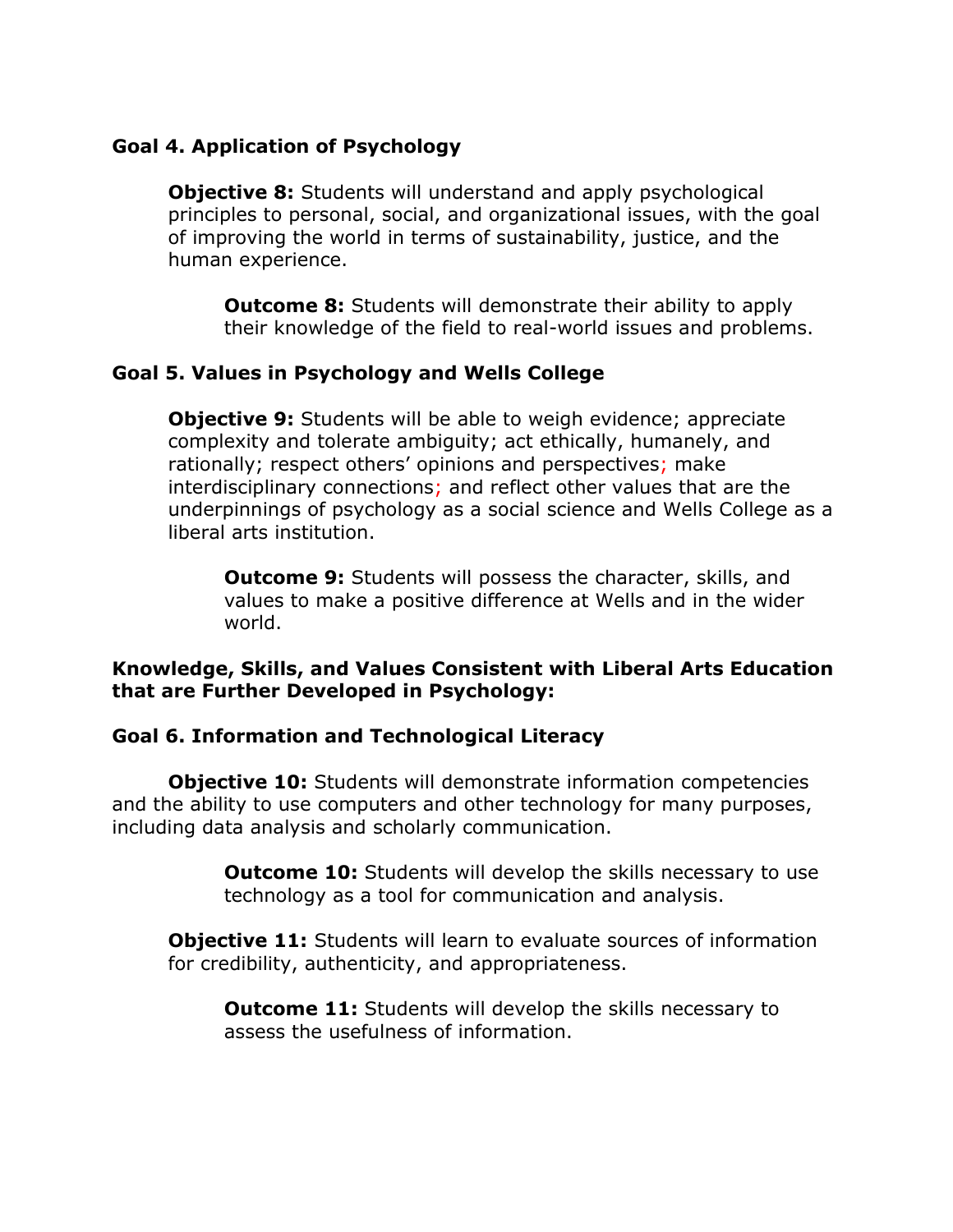#### **Goal 7. Communication Skills**

**Objective 12:** Students will be able to communicate original work effectively and creatively in a variety of formats.

**Outcome 12:** Students will develop the skills to write effective papers and reports.

**Outcome 13:** Students will develop the skills to make effective oral presentations, poster presentations, and/or portfolio presentations.

**Outcome 14: Students will learn to communicate empirical** results and be facile in the application of APA format in written scholarly communication.

#### **Goal 8. Sociocultural and International Awareness**

**Objective 13:** Students will recognize, understand, accept, and respect the complexity of sociocultural and international diversity.

**Outcome 15:** Students will develop an awareness and understanding of inclusivity and diversity in the context of the field of psychology and in their own lives.

**Outcome 16:** Students will expand their own experiences through exposure to other ways of thinking, values, and worldviews.

**Outcome 17**: Students will understand the limitations of the current state of the field in a multicultural context and consider ways of improving the status quo.

#### **Goal 9. Personal Development**

**Objective 14:** Students will develop awareness and insight into their own and others' behavior and mental processes and apply effective strategies for self-management, self-understanding, and selfimprovement.

**Outcome 18:** Students will be encouraged to develop the capacity to be self-reflective, compassionate, and empathetic.